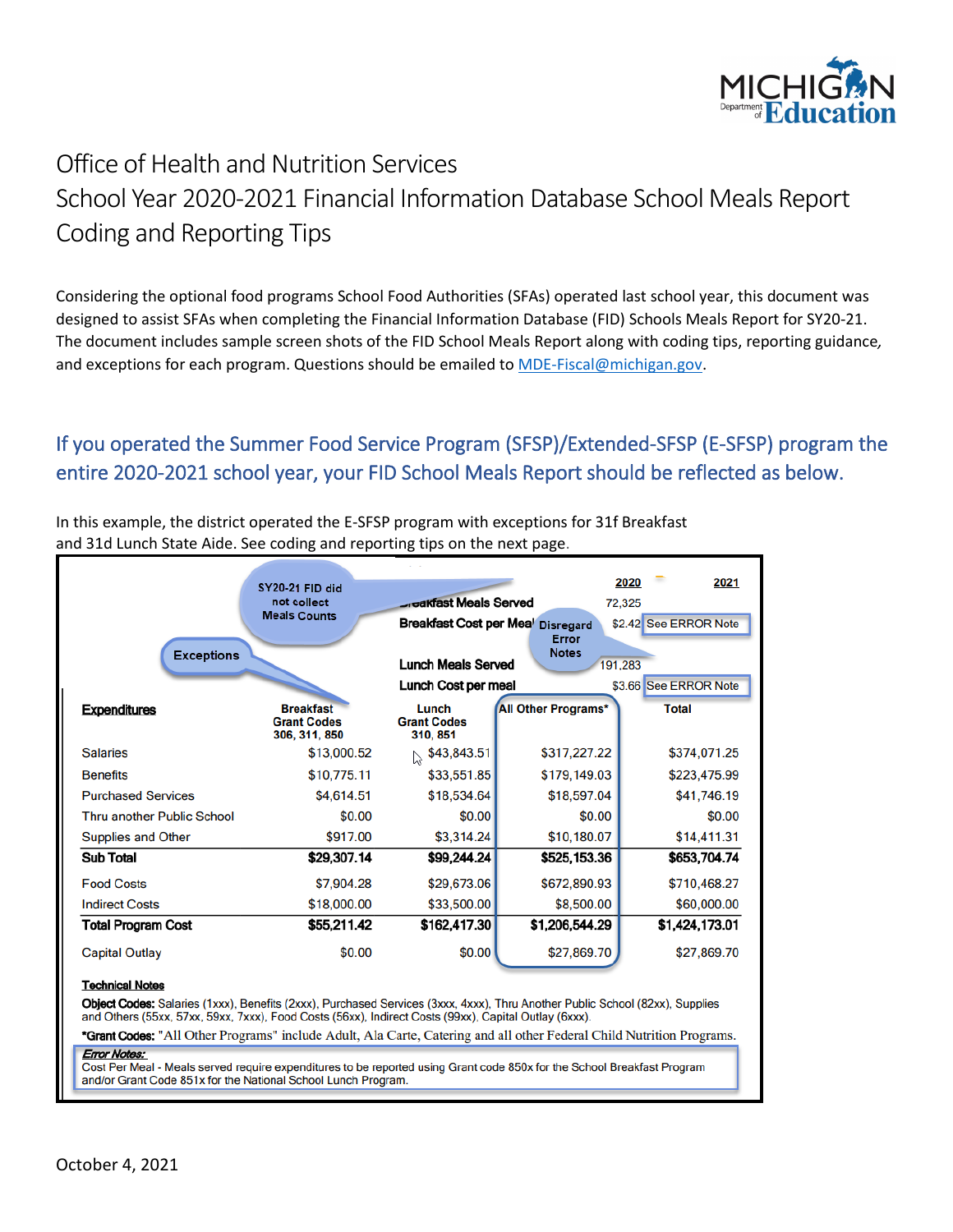

**Here are tips for SFAs that operated SFSP/Extended SFSP in SY20-21:** 

### CODING TIPS

- $\checkmark$  Code all "breakfast" and "lunch" revenue and expenditures to the SFSP grant code of 858X (CFDA 10.559)
- $\checkmark$  SFSP grant code flows to the "All Other Programs" column of the FID School Meals Report
- **Do not allocate SFSP/E-SFSP expenditures to the School Breakfast Program (SBP) grant code (850X) or National School Lunch Program (NSLP) grant of (851X) as in normal school years**

### **EXCEPTIONS**

- $\triangleright$  State Aid revenues and expenditures should still be coded to the state grant codes appropriately
	- $\geq$  31a At Risk (306)
	- $\triangleright$  31f Breakfast (311)
	- $\geq$  31d Lunch (310)
- $\triangleright$  These expenditures will show up in the Breakfast and Lunch columns of the School Meals Report
- $\triangleright$  Special grants like the Fresh Fruit and Vegetable Program (FFVP), Child and Adult Care Food Program (CACFP), or the NSLP Equipment Assistance Grant should still be coded to their assigned grant codes

### REPORTING

- ❖ For grant reporting requirements, MDE does not want any expenditures coded to grants/programs that are not operating/receiving revenue at this time
- Meal counts will not pull into the School Meals Report for SFSP/E-SFSP
- **A cost per meal error will occur. This can be ignored for the SY20-21 FID School Meals Report submission.**

Note: MDE has received legislative flexibility to include the SFSP/E-SFSP expenditures in the State Supplemental Payment Calculations (31d and 31f) based on the Finalized FID School Meals Report for SY20-21.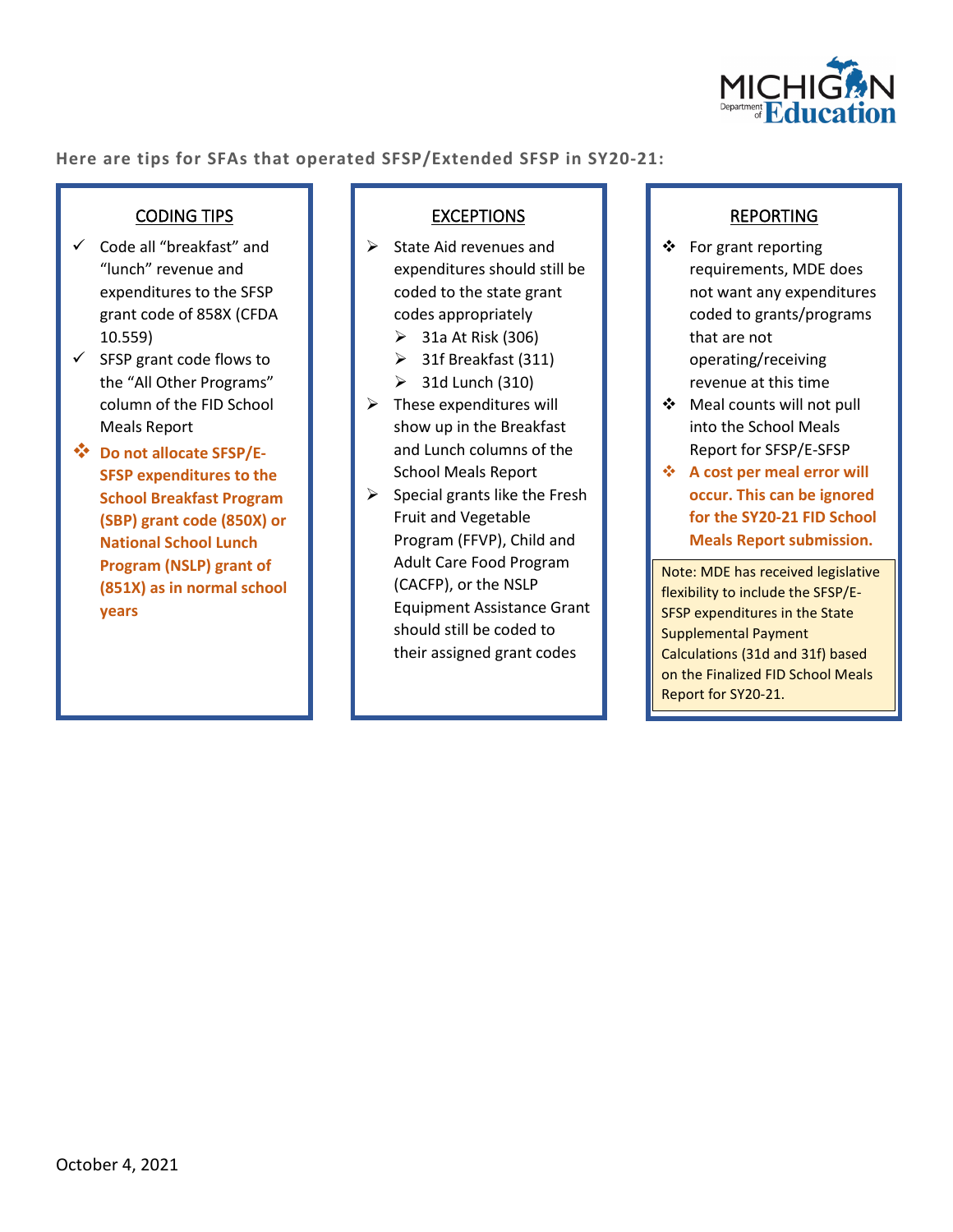

# If you operated the normal National School Lunch Program (NSLP) and School Breakfast Program (SBP) the entire 2020-2021 school year, your FID School Meals Report should be reflected as below.

In this example, the district operated normal NSLP and SBP. See coding and reporting tips on the next page.

| Code<br><b>Traditional</b><br><b>NSLP</b><br><b>SBP</b><br><b>State Aide</b><br>to proper<br>grant codes |                                                         | <b>Breakfast Meals Served</b><br><b>Breakfast Cost per Meal</b><br><b>Lunch Meals Served</b><br>Lunch Cost per meal | 2019<br>94.728<br>\$2.00<br>251,786<br>\$3.26 | 2020<br><b>SY20-</b><br>21<br>72,325<br>FID will<br>\$2.42<br>show<br>meal<br>counts<br>191,283<br>\$3.66 |
|----------------------------------------------------------------------------------------------------------|---------------------------------------------------------|---------------------------------------------------------------------------------------------------------------------|-----------------------------------------------|-----------------------------------------------------------------------------------------------------------|
| <b>Expenditures</b>                                                                                      | <b>Breakfast</b><br><b>Grant Codes</b><br>306, 311, 850 | Lunch<br><b>Grant Codes</b><br>310, 851                                                                             | <b>All Other Programs*</b>                    | <b>Total</b>                                                                                              |
| <b>Salaries</b>                                                                                          | \$45,903.48                                             | \$221,140.61                                                                                                        | \$89,008.12                                   | \$356,052.21                                                                                              |
| <b>Benefits</b>                                                                                          | \$30,455.84                                             | \$133,441.95                                                                                                        | \$46,593.78                                   | \$210,491.57                                                                                              |
| <b>Purchased Services</b>                                                                                | \$5,578.67                                              | \$20,791.12                                                                                                         | \$33,438.90                                   | \$59,808.69                                                                                               |
| Thru another Public School                                                                               | \$0.00                                                  | \$0.00                                                                                                              | \$0.00                                        | \$0.00                                                                                                    |
| Supplies and Other                                                                                       | \$42.00                                                 | \$765.46                                                                                                            | \$27,229.31                                   | \$28,036.77                                                                                               |
| Sub Total                                                                                                | \$81,979.99                                             | \$376,139.14                                                                                                        | \$196,270.11                                  | \$654,389.24                                                                                              |
| <b>Food Costs</b>                                                                                        | \$74,931.42                                             | \$291,364.44                                                                                                        | \$249,504.58                                  | \$615,800.44                                                                                              |
| <b>Indirect Costs</b>                                                                                    | \$18,000.00                                             | \$33,500.00                                                                                                         | \$8,500.00                                    | \$60,000.00                                                                                               |
| <b>Total Program Cost</b>                                                                                | \$174,911.41                                            | \$701,003.58                                                                                                        | \$454,274.69                                  | \$1,330,189.68                                                                                            |
| Capital Outlay                                                                                           | \$0.00                                                  | \$0.00                                                                                                              | \$81,134.17                                   | \$81,134.17                                                                                               |

#### **Technical Notes**

Object Codes: Salaries (1xxx), Benefits (2xxx), Purchased Services (3xxx, 4xxx), Thru Another Public School (82xx), Supplies and Others (55xx, 57xx, 59xx, 7xxx), Food Costs (56xx), Indirect Costs (99xx), Capital Outlay (6x

\*Grant Codes: "All Other Programs" include Adult, Ala Carte, Catering and all other Federal Child Nutrition Programs.

Error Notes:<br>Cost Per Meal - Meals served require expenditures to be reported using Grant code 850x for the School Breakfast Program and/or Grant Code 851x for the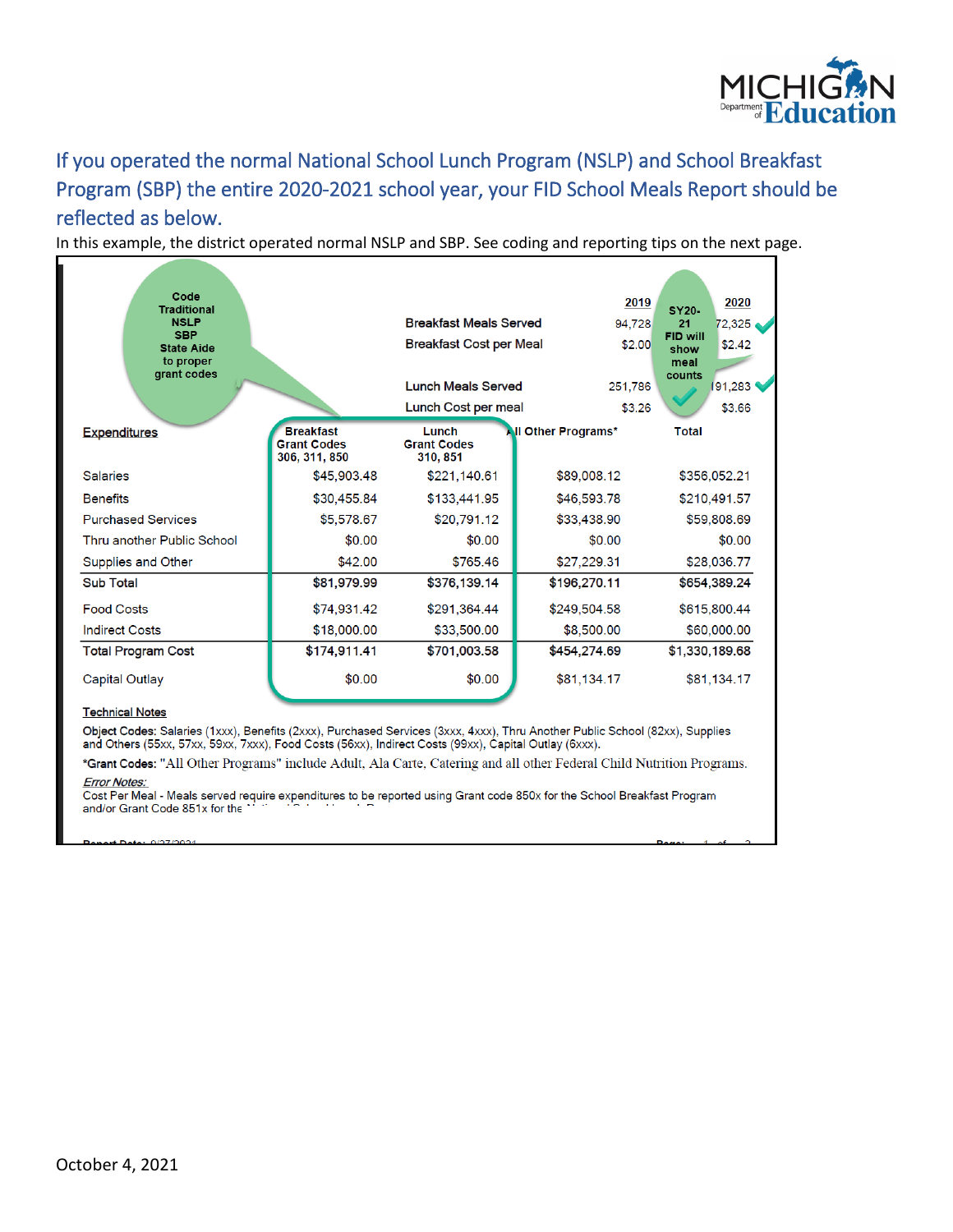

**Here are tips for SFAs that operated the normal NSLP and SBP in SY20-21:** 

### CODING TIPS

- $\checkmark$  Code all "breakfast" revenue and expenditures as normal to the SBP grant code of 850X (CFDA 10.553)
- Code all "lunch" revenue and expenditures as normal to the NSLP grant code of 851X (CFDA 10.555)
- Code Summer Food Service Program (SFSP) revenue and expenditures to the SFSP grant code of 858X (CFDA 10.559)
- The SFSP grant code flows to the "All Other Programs" column of the FID School Meals Report

### EXCEPTIONS

- $\triangleright$  State Aid (31d, 31f and 31a) revenues and expenditures should still be coded to the state grant codes appropriately
	- $\geq$  31a At Risk (306)
	- $\geq$  31f Breakfast (311)
	- $\geq$  31d Lunch (310)
- $\triangleright$  These expenditures will show up in the Breakfast and Lunch columns of the School Meals Report
- $\triangleright$  Special grants like the Fresh Fruit and Vegetable Program (FFVP), Child and Adult Care Food Program (CACFP), or the NSLP Equipment Assistance Grant should still be coded to their assigned grant codes

### REPORTING

- The FID School Meals Report will be completed like prepandemic school years
- ❖ For grant reporting requirements, MDE does not want any expenditures coded to grants/programs that are not operating/receiving revenue at this time
- Meal counts will pull into the School Meals Report to determine a cost per meal
- Costs per meals factor into the State Supplemental Payment Calculations (31d and 31f) based on the Finalized FID School Meals Report
- Costs per meal should be reviewed for reasonableness to your operations and compared to previous years before certifying the School Meals Report. **This can impact State Supplemental Payments if it is not monitored.**

Resource information on grant codes and accounting for Fund 25: Michigan Public School Accounting Manual Appendix-Definitions for Accounting Codes<sup>i</sup>

## Other Tips:

• Check Indirect Costs- It is a local decision to recover Indirect Costs. Indirect Costs should not exceed the Maximum Allowable. SFAs are allowed to take up to the maximum, but not more than the maximum allowable, for Indirect Costs. Note that the Maximum Allowable indicated on the FID School Meals Report is invalid if your SFA must exclude purchased service vendors greater than \$25,000 and/or there are costs that benefit multiple programs charged directly that must be excluded in your indirect cost calculations. Use the [MDE Indirect Cost Calculation](https://www.michigan.gov/documents/mde/MDE_Indirect_Cost_Calculations_Template_688170_7.xlsx)  Template<sup>l[i](#page-6-1)</sup> and additional Indirect Costs guidance to double check your Indirect Costs charged for accuracy.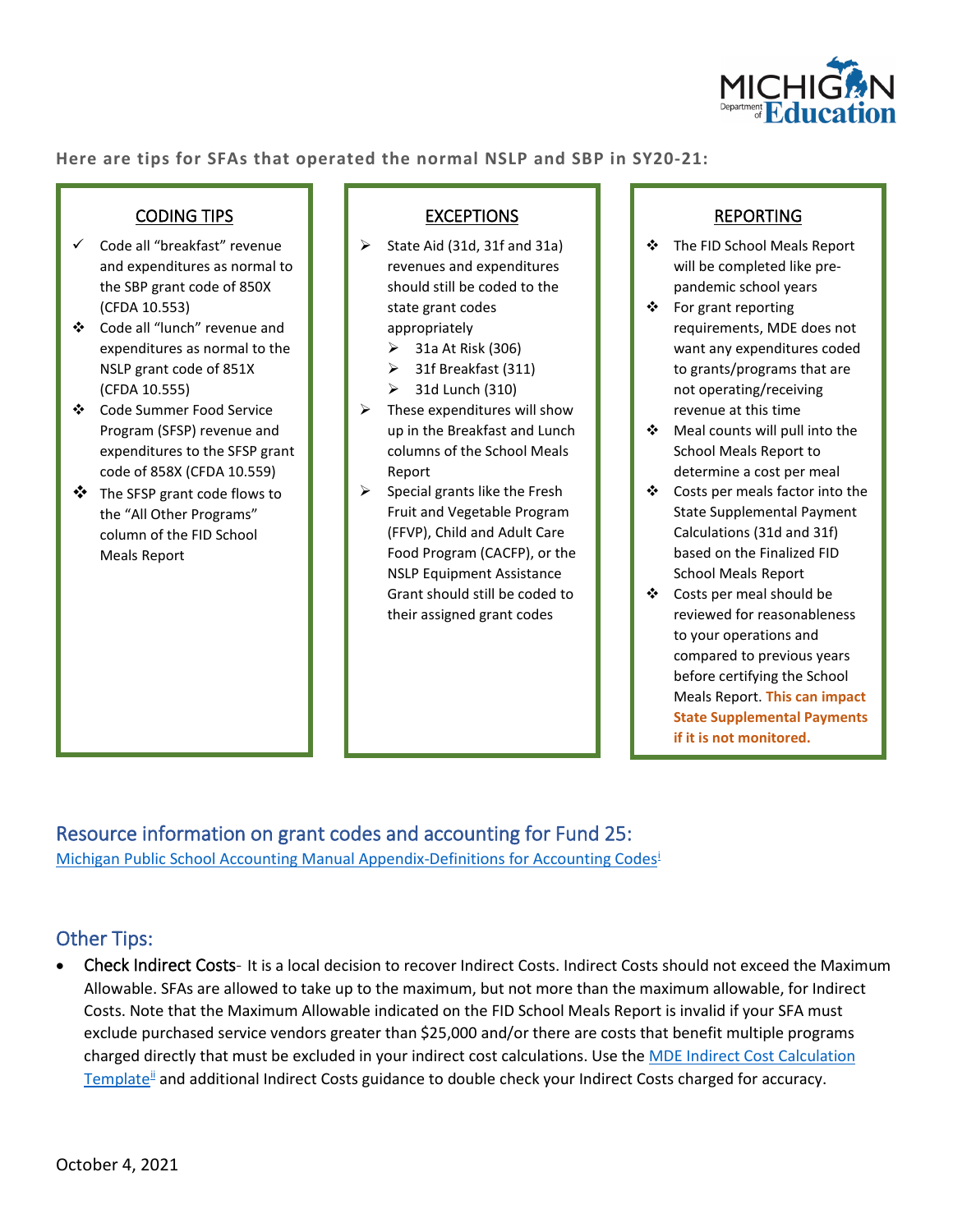



### Food Service Fund must not end with a deficit:



• Track and report revenue from Non-program Food separately:

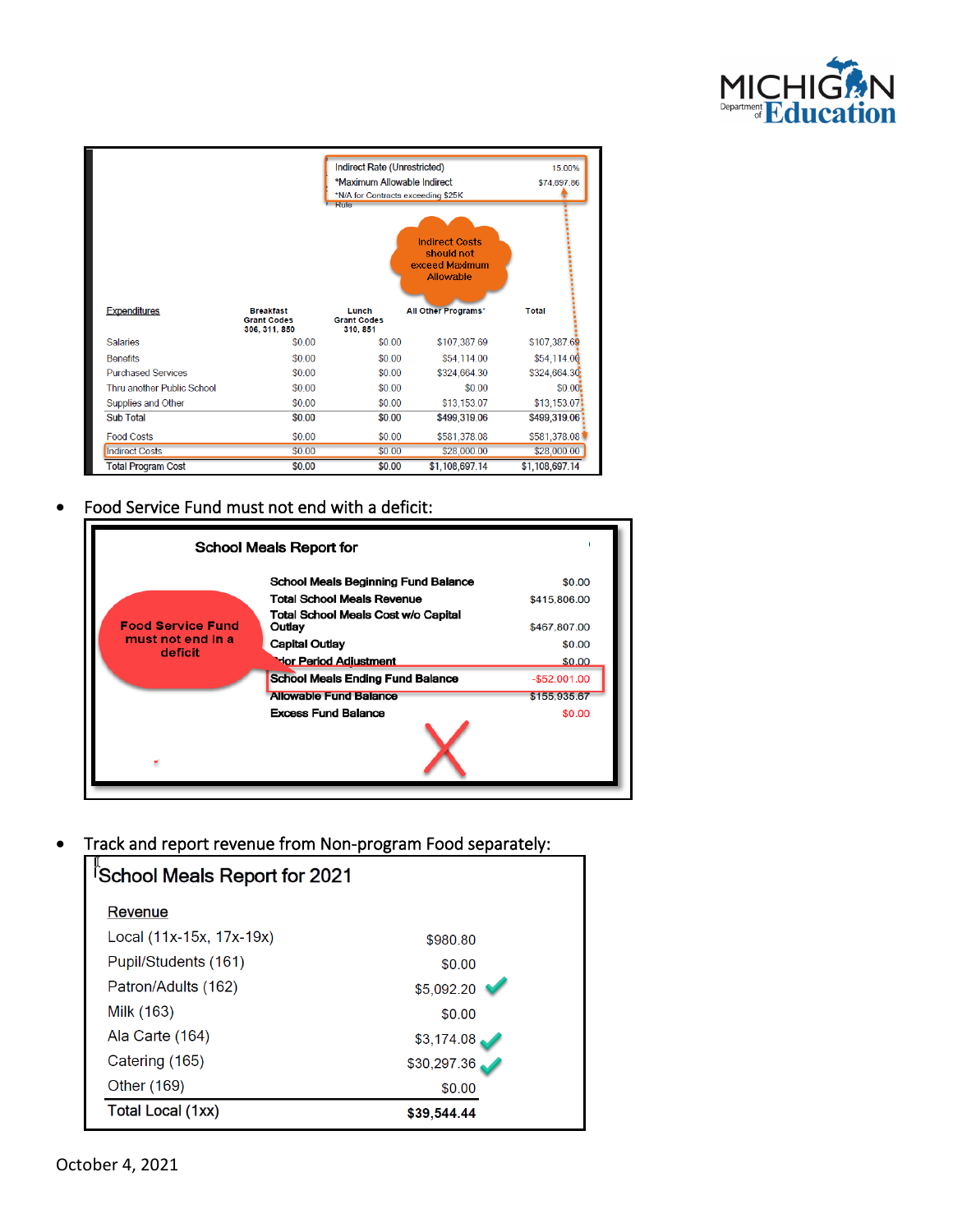

• Record USDA Foods- Code USDA Foods to Commodity from the final Planned Assistance Level (PAL) Report. Commodity Entitlement values are required to match expenditures for grant code 781x. Bonus Commodities are required to match expenditures reported to grant code 782x.

| <b>School Meals Report for 2021</b> |              |  |  |  |  |
|-------------------------------------|--------------|--|--|--|--|
| Int@mediate Revenue (2xx)           | \$0.00       |  |  |  |  |
| State $(31x)$                       | \$19,800.49  |  |  |  |  |
| Federal (41x)                       | \$624,826.14 |  |  |  |  |
| Commodity (481)                     | \$41,656.23  |  |  |  |  |
| Bonus Commodity (482)               | \$80.89      |  |  |  |  |
| Another Public School (518)         | \$0.00       |  |  |  |  |
| Other Finance Source (511-517,519)  |              |  |  |  |  |
| $-54x, 59x)$                        | \$0.00       |  |  |  |  |
| Fund Modifications (6xx)            | \$0.00       |  |  |  |  |
| <b>Total School Meals Revenue</b>   | \$725,908.19 |  |  |  |  |

• Excess Fund Balance- Spend Down Plan of Actions are submitted through the GEMS/MARS system and districts are notified by the Fiscal Monitoring unit in January. Refer to [All About Excess Fund](https://gcc01.safelinks.protection.outlook.com/?url=https%3A%2F%2Flnks.gd%2Fl%2FeyJhbGciOiJIUzI1NiJ9.eyJidWxsZXRpbl9saW5rX2lkIjoxMDYsInVyaSI6ImJwMjpjbGljayIsImJ1bGxldGluX2lkIjoiMjAyMDA1MjEuMjE4NjM0NTEiLCJ1cmwiOiJodHRwczovL3d3dy5taWNoaWdhbi5nb3YvZG9jdW1lbnRzL21kZS9BbGxfQWJvdXRfRXhjZXNzX0Z1bmRfQmFsYW5jZXNfNjgzMzE1XzcucGRmIn0.yEZIb7FMLoj4bhOHBBTIhUf4ZUR61t6_jD5BBhEx_pk%2Fbr%2F78955462953-l&data=02%7C01%7Csweatmanb%40michigan.gov%7Cc737c250315b4897f5cc08d7fdc4de4b%7Cd5fb7087377742ad966a892ef47225d1%7C0%7C0%7C637256894293591345&sdata=1l7lXUFBYYR5EQIFGvmvhCaS63B1UFNaIhFPehr44Is%3D&reserved=0) Balances<sup>[iii](#page-6-2)</sup> which is a quick reference guide to Excess Fund Balance guidance and policy. If SFAs plan to spend Excess Funds on equipment, (there are other options allowed) work on the Spend Down Plan by procuring and purchasing equipment now. Working on the plan now will allow SFAs more time to plan, procure, and spend down the funds by the June 30, 2022, deadline, as required. There is no need to wait to receive the notice from MDE. Allowable equipment can be found on the Food Service Pre-approved Equipment List<sup>iv</sup>.

| <b>School Meals Report for 2021</b>                       | <b>Fiscal Year:</b> | 2021         |
|-----------------------------------------------------------|---------------------|--------------|
| <b>School Meals Beginning Fund Balance</b>                |                     | \$356,887.48 |
| <b>Total School Meals Revenue</b>                         |                     | \$725,908.19 |
| <sup>†</sup> otal School Meals Cost w/o Capital<br>Outlay |                     | \$708,073.25 |
| <b>Capital Outlay</b>                                     |                     | \$69,587.40  |
| <b>Prior Period Adjustment</b>                            |                     | \$16,305.30  |
| <b>School Meals Ending Fund Balance</b>                   |                     | \$321,440.32 |
| Allowable Fund Balance                                    |                     | \$236,024.42 |
| <b>Excess Fund Balance</b>                                |                     | \$85,415.90  |
|                                                           |                     |              |